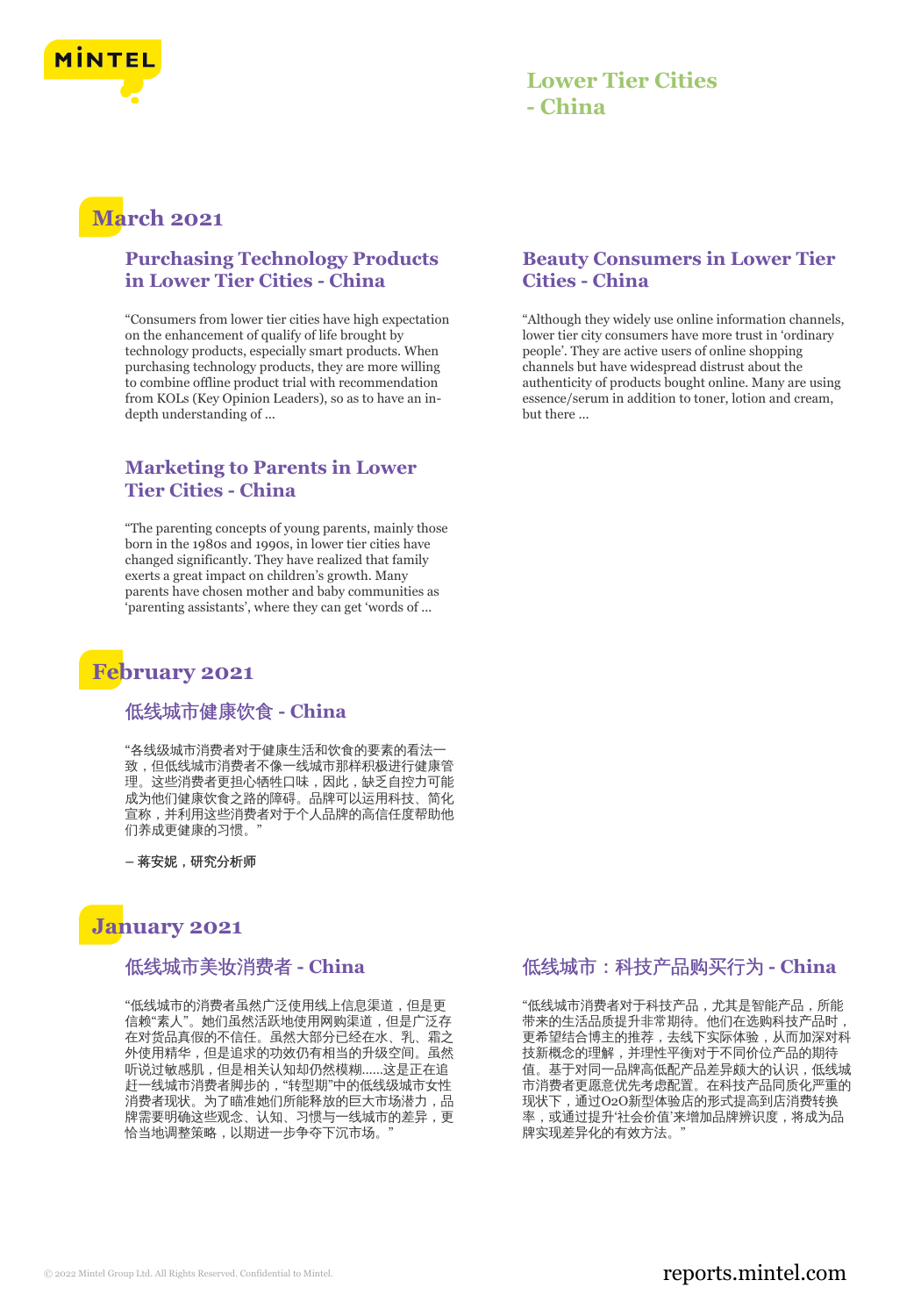

### **Lower Tier Cities - China**

**–** 尹昱力,研究分析师 **–** 邵愉茜,研究分析师

### **Car Owners in Lower Tier Cities - China**

"Although consumer demonstrate practical-oriented preferences when it comes to decision-making and aftersales channels, car owners in lower tier cities are more keen to learn about cutting-edge technology and show higher acceptance of new energy cars. This is also due to the fact that they are more interested in presenting their ...

# **December 2020**

### 低线城市:针对父母的营销 **- China**

"以80、90后为主的低线城市家长的育儿观已经有了明显 的变化,他们意识到原生家庭对孩子成长的重大影响,很 多家长选择母婴社区作为首席'育儿帮手',从中获取'经验 之谈'来更科学地养育孩子;孩子也逐渐成为现代家庭的 核心,从现阶段的产品选择到他们未来的人生规划,孩子 的独立意志愈发被尊重。品牌应该避免简单粗暴的'消费 导向'营销模式,而为家长提供更多优质的亲子服务与活 动来强化'信赖感'属性。通过注入趣味性、学习性及社交 性等附加价值,加强与大朋友、小朋友的互动,建立与时 俱进、有时尚感的品牌形象。

### **Healthy Eating in Lower Tier Cities - China**

"Consumers across all city tiers agree on what factors contribute to a healthy lifestyle and diet but lower tier city consumers are not as proactive in their health management. These consumers are more concerned about having to compromise on taste and, therefore, may encounter barriers to healthy eating in terms ...

# **November 2020**

#### 低线城市:消费习惯研究 **- China**

"虽然经济环境的不稳定性让低线城市消费者的消费心态 和行为在短期内趋于谨慎,但他们对于高端品牌和产品品 质的追求仍在,"消费顾虑"并没有导致明显的"消费降 级",反而可能让消费者对产品价值和消费意义有一个更

### 低线城市车主 **- China**

"虽然在购车决策和售后渠道的选择上都呈现出以实用性 为导向的偏好,低线城市车主对于了解前沿科技资讯的渴 望、对新能源车的接受程度却更高。这也是由于他们在注 重基础功能的同时,更加期待能展现自己的时尚和个性, 并希望通过与家人朋友分享更多关于车的话题和增加车内 互动场景来增进人际交往和感情交流。在售后方面,制定 符合低线城市车主需求的配置功能以及提供专业可信的维 修保养服务显得尤为重要。汽车品牌也可以借力新科技或 新平台,在售后和维修方案上进行业务拓宽和创新。

**–** 袁淼,研究分析师,**2020**年**11**月**17**日

### **Spending Habits in Lower Tier Cities - China**

"Economic uncertainty has made lower tier city consumers' attitudes and behaviour more cautious. However, they are still pursuing premium brands and quality products. Their concern is not resulting in a 'consumption downgrading'; on the contrary, it may lead to higher expectations of product value and meaningful consumption. Apart from meeting ...